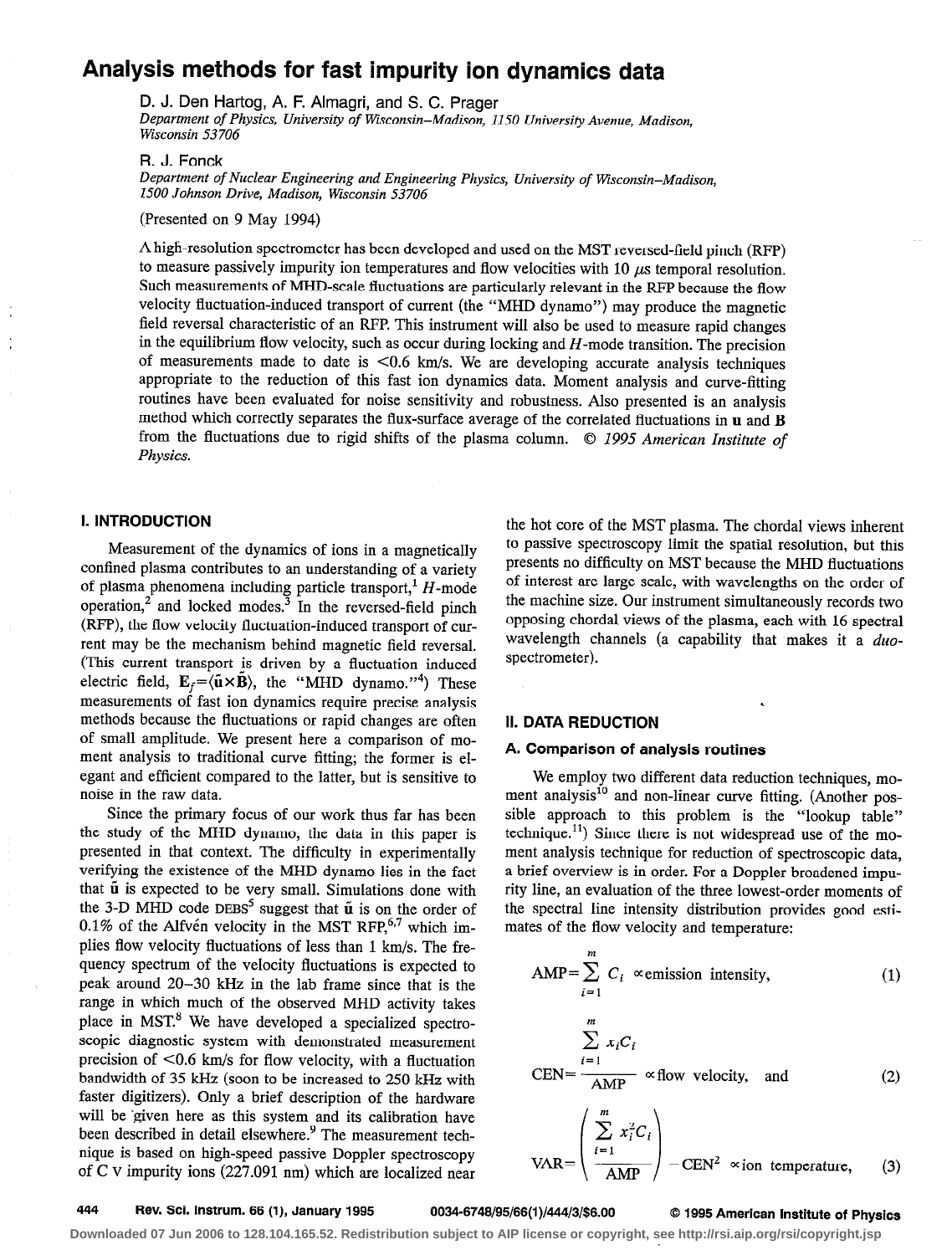

ment), and (c) ion temperature (second moment) derived by the moment derived with the nonlinear curve-<br>analysis data reduction technique. analysis data reduction technique.

where  $m$  is the total number of wavelength channels,  $C_i$  is the intensity in the *i*th channel, and  $x_i$  is the position of the ith channel.

This moment analysis has the advantage that it is strictly correct for any velocity distribution of ions; by definition the first moment of the distribution is the average velocity and the second moment is the average energy. The moment analysis is computationally simple and fast, but is sensitive to noise in the wings of the Doppler broadened spectra. In contrast to this technique there are a variety of nonlinear curve-fitting routines; we use the IDL implementation of  $C \text{URT}$ <sup>12</sup> The nonlinear routine is computationally intensive, but may be more useful for quantifying fluctuation amplitudes as there seems to be less noise-induced fluctuation of the derived quantities when noise is present in the wings of the line. The curve-fitting routine does require that a specific fitting function be chosen beforehand (e.g., a Gaussian fitting function for an expected Maxwellian velocity distribution).

Figures 1 and 2 show the slightly different results obtained when both moment analysis and CURFIT are applied to the same raw data. The signal amplitudes are almost identical in both cases, although the velocity derived by CURFIT appears to be offset slightly negative compared to the moment analysis velocity (a feature which is not yet understood, but may be related to relative channel sensitivity of the duospectrometer). Evident from both analysis methods are the sudden drop in flow velocity and increase in ion temperature that occur coincident with the sawtooth events at 8.3 and 10.7 ms.

It is clear that the velocity and temperature derived by moment analysis have a visibly higher fluctuation level. A substantial part of this difference is a result of the sensitivity of the moment analysis to noise lluctuations in the raw data, especially noise in the wings of the Doppler-broadened spectrum. This can be demonstrated by performing a moment analysis using data from only the central 12 of the 16 channels (being careful to make sure that these outer channels have negligible Doppler-broadened signal); comparison to quantities derived from the full 16-channel moment analysis



FIG. 1. (a) Signal amplitude (zeroth moment), (b) flow velocity (first mo-<br>ment), and (c) ion temperature (second moment) derived by the moment derived with the nonlinear curve-fitting routine CURFIT. The same raw data

shows a reduced fluctuation level. The nonlinear fitting routine effectively averages the wing channels by drawing what amounts to a straight line through the data points. Figure 3 illustrates this point by showing the Gaussian function fit to the raw data of typical spectra; such spectra are recorded every 10  $\mu$ s.

## B. Uncertainties

Assuming that the uncertainties in the measured intensities  $C_i$  dominate all other sources of uncertainty, the uncertainties of the three lowest-order moments [Eqs.  $(1)$ – $(3)$ ] can be estimated by taking partial derivatives with respect to each  $C_i$  and then propagating the errors in quadrature:

$$
\sigma_{\text{AMP}} = \sqrt{\sum_{i=1}^{m} \sigma_i^2},\tag{4}
$$



FIG. 3. The Gaussian functions fit to the raw data of typical spectra. (a) Spectra recorded at 8.35 ms (Fig. 2) during the sawtooth event. (b) Spectra recorded at 9.05 ms during an equilibrium period. The two spectra at each timepoint are from the opposing toroidal views of the plasma.